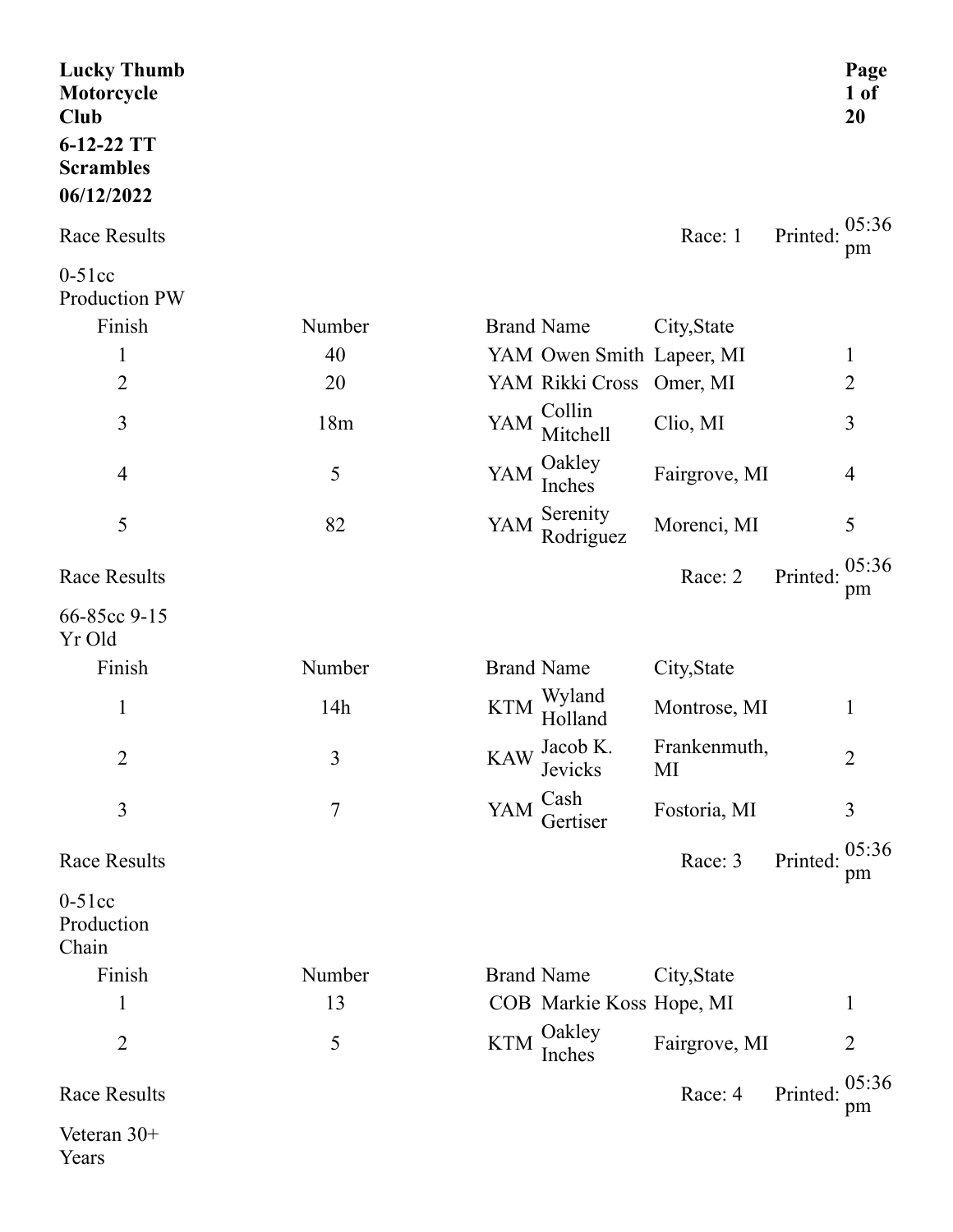| Finish                                | Number         | <b>Brand Name</b><br>City, State                                         |       |
|---------------------------------------|----------------|--------------------------------------------------------------------------|-------|
| $\mathbf{1}$                          | 96c            | Shawn<br><b>HON</b><br>Marlette, MI<br>$\mathbf{1}$<br>Coltson Jr        |       |
| $\overline{2}$                        | 33             | James A.<br><b>HON</b><br>Caro, MI<br>$\overline{2}$<br>Stein            |       |
| 3                                     | 8              | Todd A.<br><b>HON</b><br>Marlette, MI<br>3<br><b>Bartz</b>               |       |
| $\overline{4}$                        | 09             | HON Jeff Blakely Fairgrove, MI<br>$\overline{4}$                         |       |
| 5                                     | 47             | Steven L.<br><b>HON</b><br>Mayville, MI<br>5<br>Gyomory                  |       |
| 6                                     | 69             | KAW Ted Freeman Croswell, MI<br>6                                        |       |
| <b>Race Results</b>                   |                | Race: 5<br>Printed:<br>pm                                                | 05:36 |
| $0-51cc$<br>Production<br>Multi-Speed |                |                                                                          |       |
| Finish                                | Number         | <b>Brand Name</b><br>City, State                                         |       |
| $\mathbf{1}$                          | $\overline{7}$ | Ailey R.<br><b>HON</b><br>Croswell, MI<br>1<br>Freeman                   |       |
| $\overline{2}$                        | 40             | HON Owen Smith Lapeer, MI<br>$\overline{2}$                              |       |
| 3                                     | 93             | 3<br>HON Grady Piche Mayville, MI                                        |       |
| $\overline{4}$                        | 18m            | Collin<br><b>HON</b><br>Clio, MI<br>$\overline{4}$<br>Mitchell           |       |
| 5                                     | 13             | 5<br>HON Markie Koss Hope, MI                                            |       |
| 6                                     | 00             | Chesaning,<br>Ayden<br><b>HON</b><br>6<br>Kramer<br>MI                   |       |
| <b>DNS</b>                            | 29             | HON Ash Pollard Saginaw, MI<br>89                                        |       |
| <b>Race Results</b>                   |                | Race: 6<br>Printed:<br>pm                                                | 05:36 |
| 249cc+ Open<br>Single                 |                |                                                                          |       |
| Finish                                | Number         | <b>Brand Name</b><br>City, State                                         |       |
| $\mathbf{1}$                          | 65             | Webberville,<br>Levi<br><b>HUS</b><br>1<br>Montgomery MI                 |       |
| $\overline{2}$                        | 68             | Carson C.<br>Carsonville,<br><b>GAS</b><br>$\overline{2}$<br>MI<br>Green |       |
| 3                                     | 60             | Skylar W.<br><b>KTM</b><br>3<br>Caro, MI<br>Sentell                      |       |
| $\overline{4}$                        | 77             | Aaden<br><b>HON</b><br>Caro, MI<br>$\overline{4}$<br>Savage              |       |
| 5                                     | 54             | Addison<br><b>KTM</b><br>Caro, MI<br>5<br>Clink                          |       |
| 6                                     | 13m            | HON Kholton R.<br>Montrose, MI<br>6                                      |       |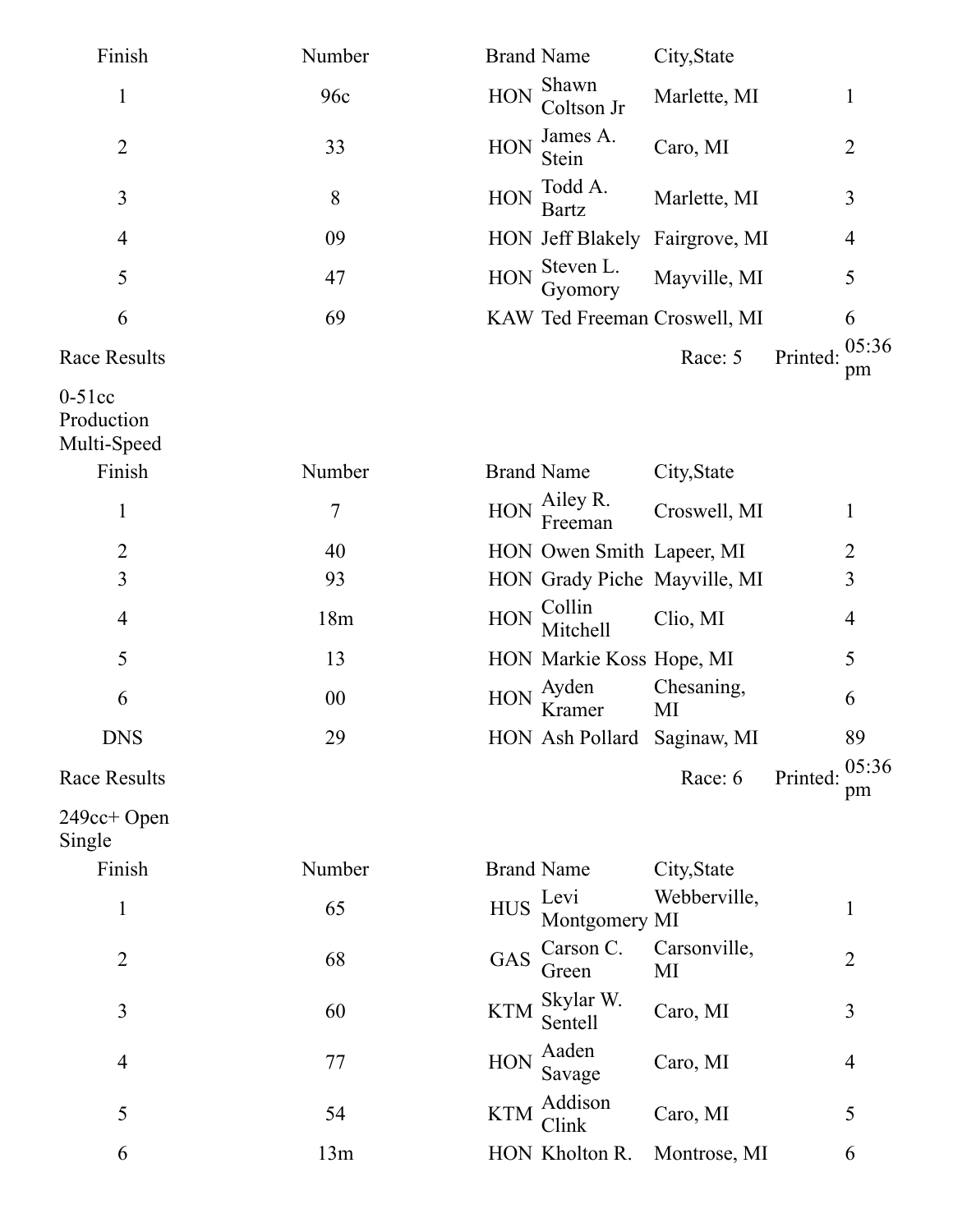|                                 |        | Massey                                             |                    |                         |
|---------------------------------|--------|----------------------------------------------------|--------------------|-------------------------|
| 7                               | 050    | HON Devin Smith                                    | Imlay City,<br>MI  | $\tau$                  |
| <b>Race Results</b>             |        |                                                    | Race: 7            | 05:36<br>Printed:<br>pm |
| 52-65cc 7-11<br>Yr Old          |        |                                                    |                    |                         |
| Finish                          | Number | <b>Brand Name</b>                                  | City, State        |                         |
| $\mathbf{1}$                    | 3      | Jacob K.<br><b>KAW</b><br>Jevicks                  | Frankenmuth,<br>MI | $\mathbf{1}$            |
| $\overline{2}$                  | 68     | KTM Ryan Green                                     | Carsonville,<br>MI | $\overline{2}$          |
| $\overline{3}$                  | 23     | Hunter<br><b>KTM</b><br>Christian                  | Pinconning,<br>MI  | 3                       |
| $\overline{4}$                  | 110    | Brody J.<br><b>KTM</b><br>Coltson                  | Marlette, MI       | 4                       |
| 5                               | 74     | Gage T.<br><b>KTM</b><br>Fryers                    | Mayville, MI       | 5                       |
| 6                               | 8      | Ava L.<br>COB<br>Freeman                           | Croswell, MI       | 6                       |
| $\overline{7}$                  | 92     | Gunner<br><b>KTM</b><br>Piche                      | Mayville, MI       | $\tau$                  |
| <b>Race Results</b>             |        |                                                    | Race: 8            | 05:36<br>Printed:<br>pm |
| 86-250cc Open                   |        |                                                    |                    |                         |
| Finish                          | Number | <b>Brand Name</b>                                  | City, State        |                         |
| $\mathbf{1}$                    | 60     | KTM $\frac{\text{Skylar W.}}{\text{c}}$<br>Sentell | Caro, MI           | $\mathbf{1}$            |
| $\overline{2}$                  | 77     | Aaden<br>HON<br>Savage                             | Caro, MI           | $\overline{2}$          |
| $\overline{3}$                  | 54     | Addison<br><b>KTM</b><br>Clink                     | Caro, MI           | 3                       |
| $\overline{4}$                  | 11     | Michael J.<br><b>KAW</b><br>Nord                   | Millington,<br>MI  | 4                       |
| <b>Race Results</b>             |        |                                                    | Race: 9            | 05:36<br>Printed:<br>pm |
| Vintage 0-<br>400 <sub>cc</sub> |        |                                                    |                    |                         |
| Finish                          | Number | <b>Brand Name</b>                                  | City, State        |                         |
| $\mathbf{1}$                    | 29     | <b>Brian</b><br>CAN<br>Woodward                    | Snover, MI         | $\mathbf{1}$            |
| $\overline{2}$                  | 64     | Randy O.<br>CAN<br>Woodward                        | Deford, MI         | $\overline{2}$          |
| 3                               | 84     | HON Joe                                            | Muskegon,          | $\overline{3}$          |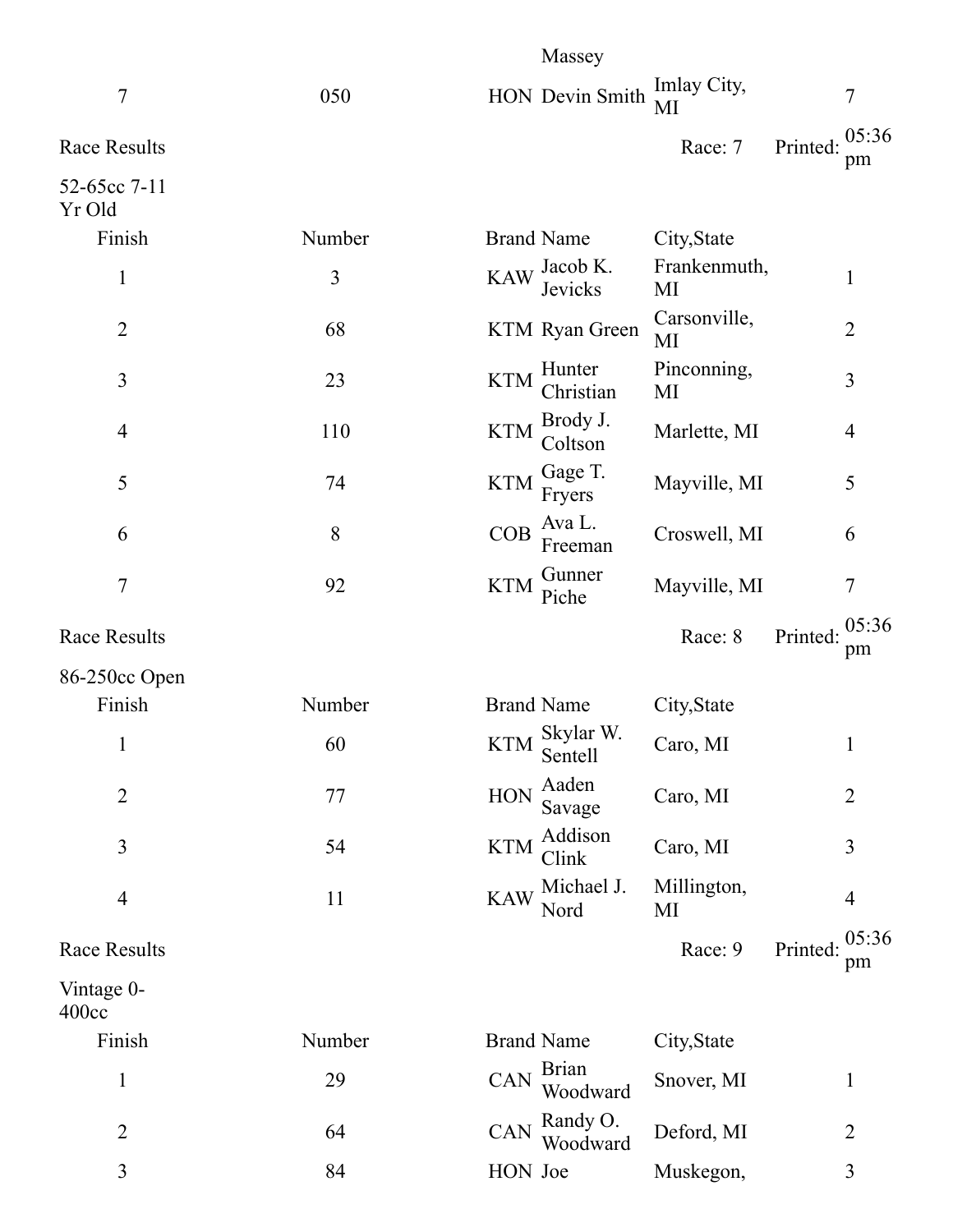|                     |                 | Mccormick MI                                                                 |
|---------------------|-----------------|------------------------------------------------------------------------------|
| $\overline{4}$      | 27s             | <b>Byron</b><br><b>SUZ</b><br>Pontiac, MI<br>$\overline{4}$<br><b>Sparks</b> |
| 5                   | 90 <sub>b</sub> | James M.<br><b>HON</b><br>Flushing, MI<br>5<br><b>Bruce</b>                  |
| <b>Race Results</b> |                 | 05:36<br>Race: 10<br>Printed:<br>pm                                          |
| 450 Sportsman       |                 |                                                                              |
| Finish              | Number          | <b>Brand Name</b><br>City, State                                             |
| $\mathbf{1}$        | 68              | Carsonville,<br>Carson C.<br>GAS<br>1<br>MI<br>Green                         |
| $\overline{2}$      | 13m             | Kholton R.<br>$\rm HON$<br>Montrose, MI<br>$\overline{2}$<br>Massey          |
| 3                   | 050             | Imlay City,<br>HON Devin Smith<br>3<br>MI                                    |
| $\overline{4}$      | 96              | Shawn B.<br><b>HON</b><br>Kingston, MI<br>$\overline{4}$<br>Coltson          |
| <b>Race Results</b> |                 | 05:36<br>Printed:<br>Race: 11<br>pm                                          |
| 401 Open<br>Vintage |                 |                                                                              |
| Finish              | Number          | <b>Brand Name</b><br>City, State                                             |
| $\mathbf 1$         | 99              | <b>Steve</b><br>YAM<br>Kingston, MI<br>$\mathbf 1$<br>Seifferlein            |
| $\overline{2}$      | 24x             | Delmer L.<br><b>HON</b><br>Almont, MI<br>$\overline{2}$<br>Dodd              |
| Race Results        |                 | 05:36<br>Race: 12<br>Printed:<br>pm                                          |
| 450 A               |                 |                                                                              |
| Finish              | Number          | <b>Brand Name</b><br>City, State                                             |
| $\mathbf 1$         | 65              | Webberville,<br>Levi<br><b>HUS</b><br>1<br>Montgomery MI                     |
| $\overline{2}$      | 37              | Kolby<br>HON<br>Marlette, MI<br>2<br>Gyomory                                 |
| 3                   | 66k             | Ethan<br><b>KTM</b><br>Marlette, MI<br>3<br>Kitchen                          |
| $\overline{4}$      | 77              | YAM Jacob Barber Auburn, MI<br>$\overline{4}$                                |
| <b>DSQ</b>          | 56              | HON Jordan Jean Midland, MI<br>90                                            |
| <b>DSQ</b>          | 79              | Millington,<br><b>KTM</b> Jayson Bloss<br>90<br>MI                           |
| <b>Race Results</b> |                 | 05:36<br>Printed:<br>Race: 13<br>pm                                          |
| Wildcat 80-         |                 |                                                                              |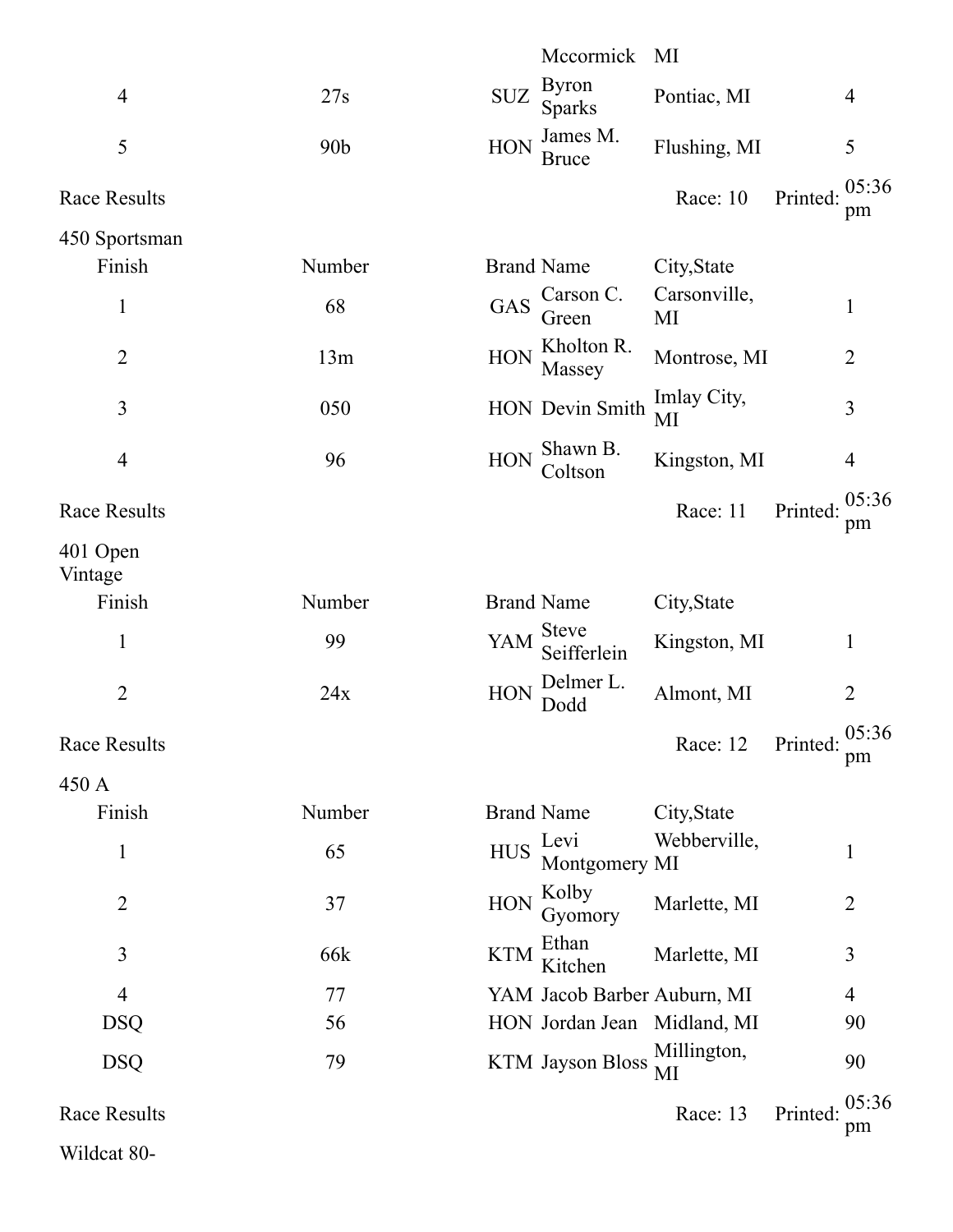| 200cc                              |                 |                                                                        |
|------------------------------------|-----------------|------------------------------------------------------------------------|
| Finish                             | Number          | <b>Brand Name</b><br>City, State                                       |
| $\mathbf{1}$                       | 132             | <b>HON</b> Jeff Blakely<br>Fairgrove, MI<br>$\mathbf{1}$               |
| $\overline{2}$                     | 43              | Shawn B.<br><b>HON</b><br>Kingston, MI<br>$\overline{2}$<br>Coltson    |
| 3                                  | 53x             | 3<br><b>SUN Derik Koss</b><br>Hope, MI                                 |
| $\overline{4}$                     | 43x             | Brennan W.<br><b>HON</b><br>Deford, MI<br>$\overline{4}$<br>Deering    |
| <b>Race Results</b>                |                 | 05:36<br>Race: 14<br>Printed:<br>pm                                    |
| Masters $60+$<br>Years             |                 |                                                                        |
| Finish                             | Number          | <b>Brand Name</b><br>City, State                                       |
| $\mathbf{1}$                       | 91x             | Jack Mayer<br><b>HON</b><br>Midland, MI<br>$\mathbf{1}$<br>Jr          |
| $\overline{2}$                     | 19              | Presque Isle,<br>David<br><b>KTM</b><br>$\overline{2}$<br>MI<br>Rogers |
| 3                                  | 33              | Muskegon,<br>Joe<br><b>KAW</b><br>3<br>Mccormick<br>MI                 |
| $\overline{4}$                     | 24x             | Delmer L.<br><b>HON</b><br>Almont, MI<br>$\overline{4}$<br>Dodd        |
| <b>Race Results</b>                |                 | 05:36<br>Race: 15<br>Printed:<br>pm                                    |
| $251cc +$<br>Hooligan/Open<br>Twin |                 |                                                                        |
| Finish                             | Number          | <b>Brand Name</b><br>City, State                                       |
| $\mathbf{1}$                       | 43s             | YAM Chris Sebert Caro, MI<br>$\mathbf{1}$                              |
| $\overline{2}$                     | 17 <sub>b</sub> | Gagetown,<br>YAM Aaron Babb<br>$\overline{2}$<br>MI                    |
| 3                                  | 64              | Randy O.<br>HON<br>Deford, MI<br>3<br>Woodward                         |
| $\overline{4}$                     | 69              | YAM Ted Freeman Croswell, MI<br>$\overline{4}$                         |
| <b>DNS</b>                         | 27s             | <b>Byron</b><br>TRI<br>Pontiac, MI<br>89<br><b>Sparks</b>              |
| <b>Race Results</b>                |                 | 05:36<br>Race: 16<br>Printed:<br>pm                                    |
| Senior 45+<br>Years                |                 |                                                                        |
| Finish                             | Number          | <b>Brand Name</b><br>City, State                                       |
| $\mathbf{1}$                       | 19              | <b>Brian</b><br><b>KTM</b><br>Snover, MI<br>$\mathbf{1}$<br>Woodward   |
| $\overline{2}$                     | 77              | YAM Lyle Barber<br>Auburn, MI<br>$\overline{2}$                        |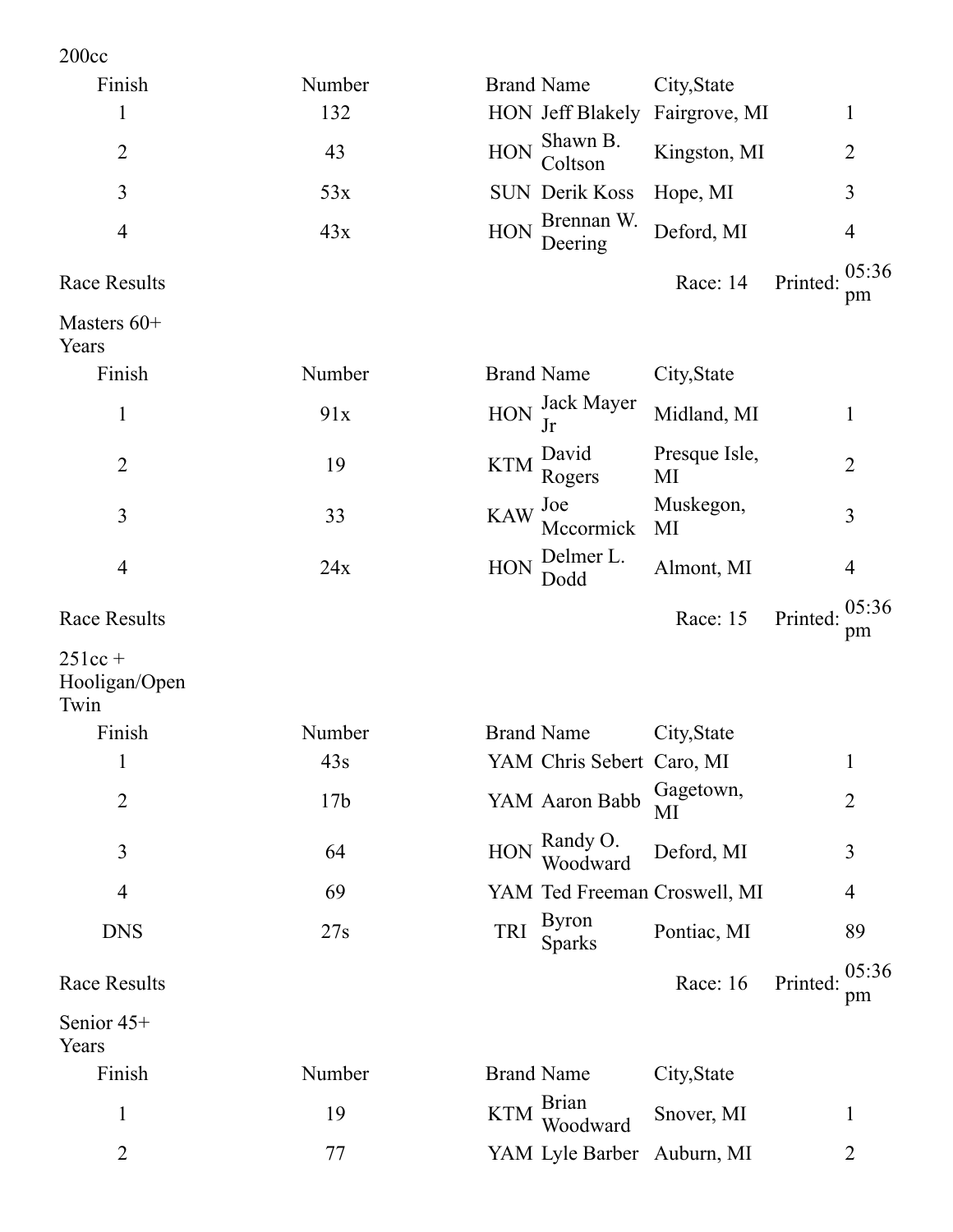|                        |        | Jr                                                      |                                     |
|------------------------|--------|---------------------------------------------------------|-------------------------------------|
| 3                      | 91x    | Jack Mayer<br><b>HON</b><br>Midland, MI<br>Jr           | 3                                   |
| $\overline{4}$         | 47     | Steven L.<br><b>HON</b><br>Mayville, MI<br>Gyomory      | $\overline{4}$                      |
| <b>Race Results</b>    |        | Race: 17                                                | 05:36<br>Printed:<br>pm             |
| Combo<br>Motorcycle    |        |                                                         |                                     |
| Finish                 | Number | <b>Brand Name</b><br>City, State                        |                                     |
| 1                      | 56     | HON Jordan Jean<br>Midland, MI                          | 1                                   |
| $\overline{2}$         | 66k    | Ethan<br><b>KTM</b><br>Marlette, MI<br>Kitchen          | $\overline{2}$                      |
| 3                      | 37     | Kolby<br><b>HON</b><br>Marlette, MI<br>Gyomory          | 3                                   |
| $\overline{4}$         | 65     | Webberville,<br>Levi<br><b>HUS</b><br>Montgomery MI     | 4                                   |
| <b>DNF</b>             | 79     | Millington,<br>KTM Jayson Bloss<br>МI                   | 88                                  |
| <b>Race Results</b>    |        | Race: 18                                                | 05:36<br>Printed:<br>pm             |
| Combo Quad<br>Open     |        |                                                         |                                     |
| Finish                 | Number | <b>Brand Name</b><br>City, State                        |                                     |
| $\mathbf{1}$           | 77     | YAM Jacob Barber Auburn, MI                             | 1                                   |
| $\overline{2}$         | 111    | Aaron<br><b>HON</b><br>Sterling, MI<br>Johnson          | 2                                   |
| 3                      | 86     | <b>Brook</b><br>Flushing, MI<br>YAM<br>Thornton         | 3                                   |
| $\overline{4}$         | 24     | Adam W.<br><b>HON</b><br>Flint, MI<br>Claspell          | $\overline{4}$                      |
| <b>Race Results</b>    |        |                                                         | 05:36<br>Race: 19<br>Printed:<br>pm |
| Buddy Class -<br>Youth |        |                                                         |                                     |
| Finish                 | Number | <b>Brand Name</b><br>City, State                        |                                     |
| $\mathbf{1}$           | 54     | Addison<br>YAM<br>Caro, MI<br>Clink                     | $\mathbf{1}$                        |
| $\overline{2}$         | 11     | Wyland<br><b>HON</b><br>Holland                         | Montrose, MI<br>$\overline{2}$      |
| 3                      | 8      | Ava<br>YAM<br>Freeman                                   | 3                                   |
| $\overline{4}$         | 3      | Frankenmuth,<br>Jacob K.<br><b>KAW</b><br>Jevicks<br>MI | 4                                   |